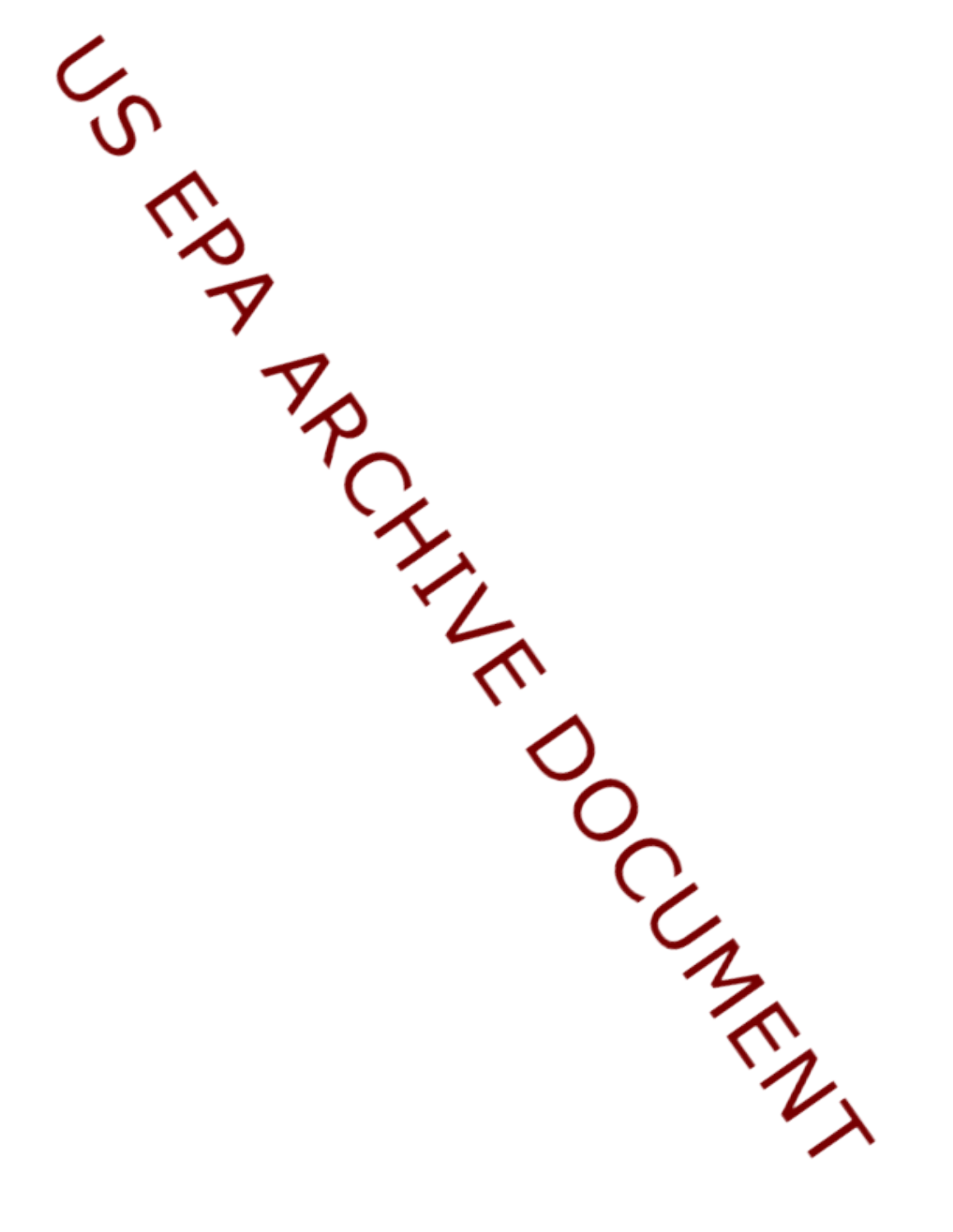

The U.S. Environmental Protection Agency (EPA) has established the Environmental Technology Verification (ETV) Program to facilitate the deployment of innovative or improved environmental technologies through performance verification and dissemination of information. The goal of the ETV Program is to further environmental protection by accelerating the acceptance and use of improved and cost-effective technologies. ETV seeks to achieve this goal by providing high-quality, peer-reviewed data on technology performance to those involved in the design, distribution, financing, permitting, purchase, and use of environmental technologies. Information and ETV documents are available at www.epa.gov/etv.

ETV works in partnership with recognized standards and testing organizations, with stakeholder groups (consisting of buyers, vendor organizations, and permitters), and with individual technology developers. The program evaluates the performance of innovative technologies by developing test plans that are responsive to the needs of stakeholders, conducting field or laboratory tests (as appropriate), collecting and analyzing data, and preparing peer-reviewed reports. All evaluations are conducted in accordance with rigorous quality assurance (QA) protocols to ensure that data of known and adequate quality are generated and that the results are defensible.

## **VERIFICATION TEST DESCRIPTION**

The performance of the Sensicore WaterPOINT 870 (WP870) was assessed in terms of its accuracy, precision, inter-unit reproducibility, field portability, and ease of use. The verification test was coordinated by Battelle and conducted between April and July 2007 at the Columbus, Ohio Division of Power and Water (CDW) laboratories. The verification test consisted of three stages, each designed to evaluate particular performance characteristics.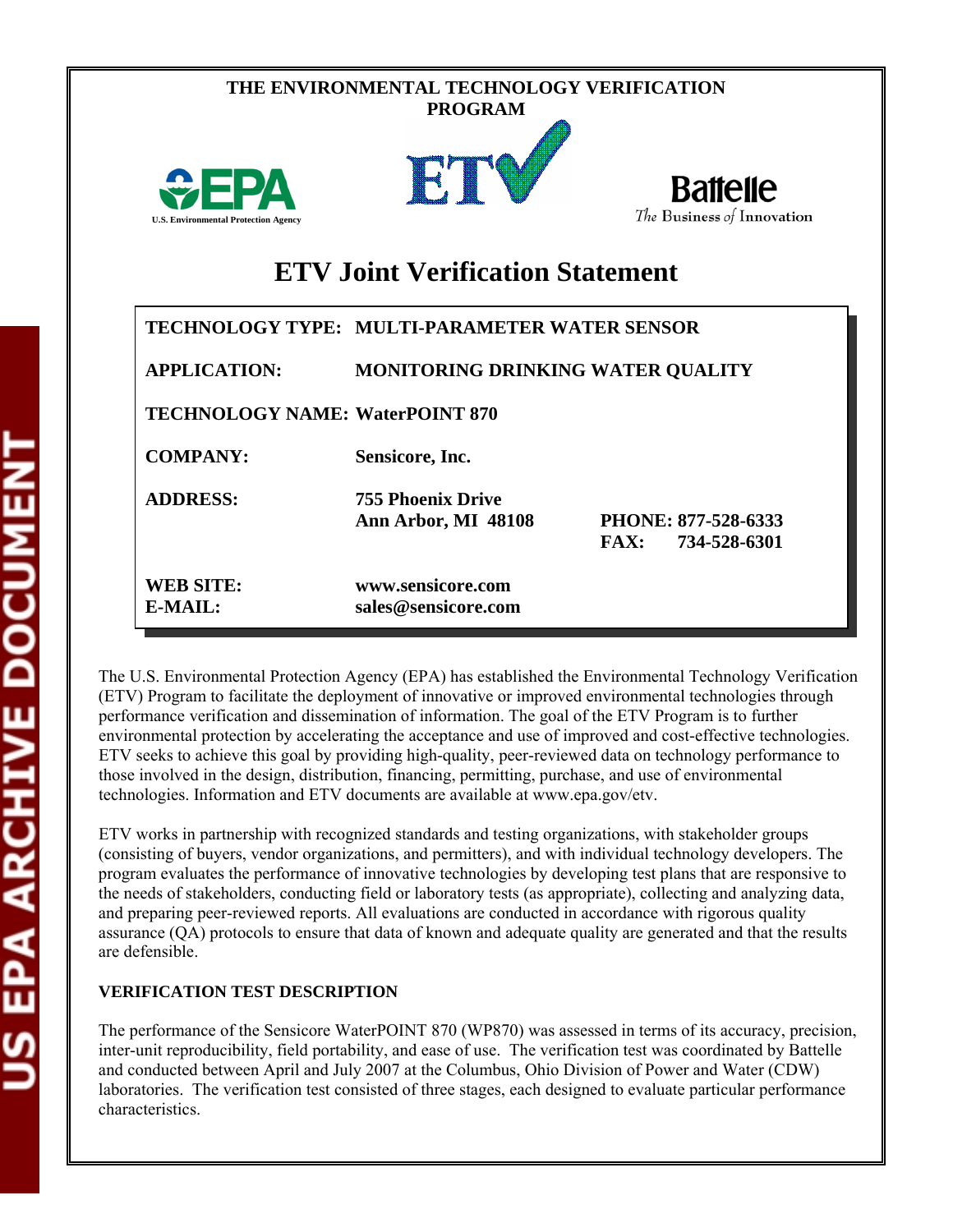Stage 1 consisted of two parts. The first part focused on testing the accuracy and precision of the sensors on water samples prepared in deionized (DI) water with respect to Standard Methods for the Examination of Water and Wastewater laboratory reference methods. The water quality parameters tested included: pH, oxidationreduction potential (ORP), conductivity, free chlorine, monochloramine, free ammonia, calcium hardness, and total alkalinity. Testing was done by preparing test solutions in DI water with water quality measurements that spanned the working range of the sensor. Individual solutions were prepared that simultaneously represented groupings of the water quality parameters. The second part of Stage 1 focused on testing the accuracy and precision of the sensors over the lifetime of the sensors (30 days or 50 water samples) by testing one concentration level, in triplicate twice, once near the start of the sensor's vendor-specified lifetime and once near the end. Between those analysis times, six finished drinking water samples were analyzed to challenge the sensor with more realistic samples between tests with samples prepared in DI water. The second stage of this verification test focused on the performance of the WP870 when analyzing six samples

of finished drinking water (DW), two drinking water samples within the treatment process (IPW), and two samples of untreated surface water (SW). The IPW and SW samples were analyzed by the WP870 at a booster station within the CDW distribution system and then returned to the laboratory for reference analysis. In addition to the field measurements, all 10 samples were analyzed in the laboratory using the WP870. Stage 1 and 2 samples included triplicate analysis on each of two sensors as well as analysis by reference methods in order to study the accuracy and precision of two different sensors installed on separate WP870 handheld units.

The third stage of this verification test evaluated the ease of using the WP870 during a field water quality study with two collaborators. The ETV program collaborated with 1) personnel from EPA National Exposure Research Laboratory (NERL) who conducted a short-term field analysis campaign in southern Ohio during September 2006 and 2) personnel from the Texas Commission on Environmental Quality (TCEQ) who conducted a similar sampling campaign in western Texas in May 2007. These studies were independent from the ETV test, but EPA NERL and TCEQ agreed to take the WP870 with them and perform single analyses at some of the measurement locations included in their studies. No grab samples were transported for reference analysis during this stage of the testing. Therefore, the focus of this part of the test was the evaluation of the practical aspects of using the WP870 under non-laboratory, field analysis conditions.

Inter-unit reproducibility was assessed by comparing the results of two sensors operating simultaneously. Ease of use was documented by Battelle, CDW, EPA, and TCEQ technicians who operated and maintained the units. QA oversight of verification testing was provided by Battelle and EPA. Battelle QA staff conducted a technical systems audit, a performance evaluation audit, and a data quality audit of 10% of the test data.

This verification statement, the full report on which it is based, and the test/QA plan for this verification test are all available at www.epa.gov/etv/centers/center1.html.

## **TECHNOLOGY DESCRIPTION**

The following description of the WP870 unit was provided by the vendor and does not represent verified information.

The WaterPOINT 870 is a lab-on-chip micro sensor array technology that incorporates chemical selective sensors and physical measuring devices on a single silicon chip. This panel of tests is used to chemically profile drinking water (and/or other liquids) in five minutes. This handheld system was designed for both municipal and industrial applications. It employs Sensicore's platform sensor chip with five membrane based ion selective electrodes capable of detecting light metal ions and dissolved gases, two micro amperometric arrays for detecting free chlorine and monochloramine species, and electronic sensors for measuring oxidation reduction potential (ORP), conductivity, and temperature. All of these sensors are incorporated on a single silicon substrate that is 4 millimeters (mm)  $\times$  5 mm in size and conveniently packaged in a semi-disposable unit that also contains its own reference electrode. In all, with the direct measurements and calculated values that can be obtained from the direct measurements, the system reports 16 different results as follows: pH, ORP, conductivity, total dissolved solids, free chlorine, monochloramine, free and total ammonia, chlorine-ammonia ratio, biocide-food ratio, carbon dioxide, total alkalinity, calcium, calcium hardness, total hardness, and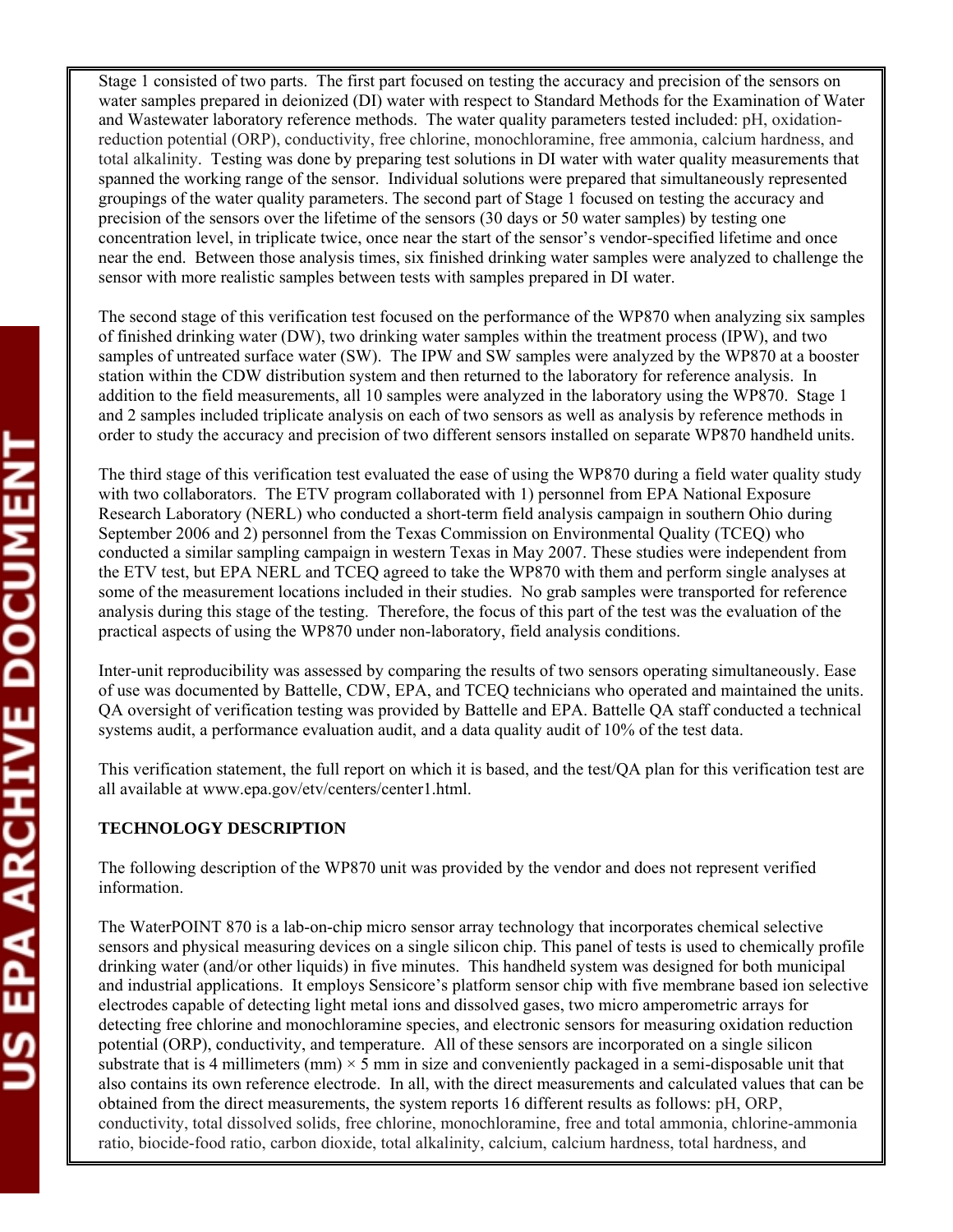Langelier Saturation Index. Only the direct measurements including pH, ORP, conductivity, free chlorine, monochloramine, free ammonia, calcium hardness, and total alkalinity results were verified during this test. The WP870 handheld system includes several features.

- Incorporates a single point calibration/QC check into every measurement;
- Calibrates all sensors via weekly two-point calibration;
- Transfer of results and sensor diagnostic and calibration information to computer via USB connection;
- Includes sample chain of custody information including time and date stamp, test location (including an optional GPS recording if desired) and a barcode recorder for identifying samples;
- Software is menu driven and requires little training;
- Powered by rechargeable battery;
- Is compatible with WaterNOW software which is an online and secure data service utilizing 128-bit data encryption that helps the users understand the data they have collected through unique visualization and comparison tools. It provides a means for the users to combine data from a variety of locations. Datasets from the WP870 analyzer can be uploaded through the internet or through email attachment. Subscriptions for the WaterNOW service start at \$400 per month;
- Has dimensions of approximately 16 centimeters (cm)  $\times$  22 cm and weighs 1.75 pounds;
- Completes full analysis within five minutes;
- One time cost of \$2,495 for the handheld unit, and \$295 for every additional sensor chip that is good for the analysis of 50 samples or for a duration of 30 days following the initial calibration, whichever comes first. New sensors include all necessary calibration solutions and sample buffers and conditioners required for the sample analyses. Note that each sample analysis provides results for all the above listed water quality parameters.

While not evaluated during this test, the WP870 has an Optical Module that includes the following capabilities:

- Turbidity measurements which meet US EPA Method 180.1
- 375 nm wavelength intrinsic color measurements following Standard Method 2120B
- Colorimetric measurements utilizing a red/green/blue light emitting diode and corresponding photodetectors to measure a variety of ampouled chemistries, including Total and Free Chlorine by Standard Method 4500 Cl-G.
- Total hardness ion selective electrode for the determination of hardness due to free calcium and magnesium.
- One time cost of \$2,995 for the optic-enabled handheld unit, with sensor kits for free and monochloramine which are good for 90 analyses or up to 60 days (\$295-\$495), and ion selective electrode sensor kits which are good for 90 tests and up to 60 days (\$225-\$410).

## **VERIFICATION RESULTS**

The below table summarizes the results from the ETV testing of the WP870. The range of accuracy results are given in percent difference (%D) along with summaries of other verified performance parameters which includes precision which was evaluated through a calculation of percent relative standard deviation (%RSD).

| <b>Water Quality</b><br>(WQ) Parameter | <b>Stage 1 WQ Levels</b><br>(test samples prepared<br>in DI water)                                                                 | <b>Stage 1 Accuracy -</b><br>%D from Ref. | <b>Stage 2 Accuracy -</b><br>%D from Ref.<br>(DW, IPW, and SW) |  |
|----------------------------------------|------------------------------------------------------------------------------------------------------------------------------------|-------------------------------------------|----------------------------------------------------------------|--|
| <b>Alkalinity</b>                      | 22, 130, and 240 mg/L CaCO <sub>3</sub>                                                                                            | $-20$ to 4.0                              | $-26.4$ to 8.0                                                 |  |
| Ammonia                                | $0.1, 0.8, 1.5$ mg/L                                                                                                               | $-23.8$ to 47.1                           | Ref. result below detection limit                              |  |
| Conductivity                           | 100, 1100, 1700 μS/cm                                                                                                              | $0.3$ to 5.7                              | $-0.9$ to 5.5                                                  |  |
| <b>Free Chlorine</b>                   | $0.2, 1.2, 2.2$ mg/L                                                                                                               | $-41.2$ to 26.8                           | $-32.2$ to $-12.7$                                             |  |
| <b>Hardness</b>                        | 17.5, 125, and 225 mg/L                                                                                                            | $-5.6$ to 9.3                             | $-17.4$ to 2.3                                                 |  |
| Monochloramine                         | $0.2, 1.2, 2.2$ mg/L                                                                                                               | 12.7 to 28.4                              | $\leq$ 0.22 mg/L from reference                                |  |
| <b>ORP</b>                             | 550 and 700 millivolts                                                                                                             | $-9.2$ to 1.6                             | $-5.7$ to 8.4 (DW)<br>$-78.5$ to $-28.5$ (SW and IPW)          |  |
| рH                                     | 5.4, 7, 10 pH units                                                                                                                | $-0.25$ to 0.21 (pH units)                | $-0.25$ to 0.25 (pH units)                                     |  |
| <b>Overall Precision</b>               | Excluding the monochloramine results for the DW, out of 216 triplicate measurements, $16(7.4\%)$<br>had %RSDs of greater than 10%. |                                           |                                                                |  |